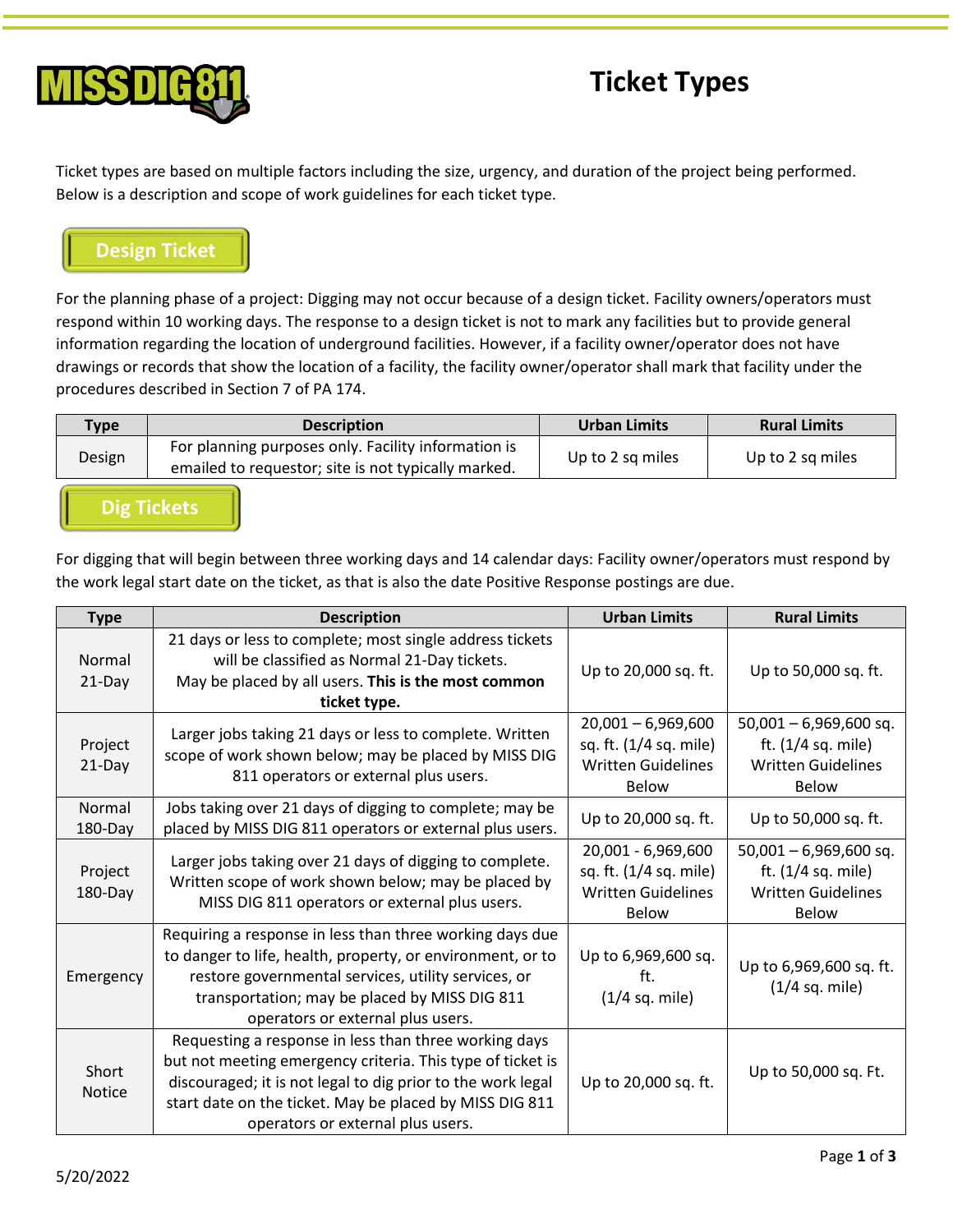

Specialty tickets are placed by calling the MISS DIG 811 Notification Center.

| <b>Type</b>             | <b>Description</b>                                                                   |
|-------------------------|--------------------------------------------------------------------------------------|
| <b>Concerned Caller</b> | Placed by a concerned party when excavation is taking place, but no ticket is found; |
|                         | facility owner/operators are not required to post a response.                        |
|                         | For informational purposes only, affected members must still be directly notified of |
| Damage                  | the damage. Contact 911 if there is a danger to life, health, or property.           |

## **Scope of Work Guidelines for Project Tickets**

One Street per ticket

Divided Roads: traffic-bound in each direction on a separate ticket

Up to one-mile route (road or off-road) when encountering intersections along the route

Up to two miles along a route (road or off-road) with no intersections

Up to 200-ft. radius of intersections

Up to 10 addresses or lots on the same street with a total distance of no more than one mile

5 buildings per ticket

| <b>Scope of Work Guidelines for Signage</b>                                                                                                                                                                                       |
|-----------------------------------------------------------------------------------------------------------------------------------------------------------------------------------------------------------------------------------|
| <b>Single Location</b>                                                                                                                                                                                                            |
| A polygon that accurately depicts the precise dig location. GPS coordinates of the sign location<br>٠                                                                                                                             |
| may be used to pinpoint its precise location on the map.                                                                                                                                                                          |
| A description of the location. This may be a wooden stake, existing sign, paint, or other<br>$\bullet$<br>identifiable marks. This information may be entered in the "Is the area pre-marked?" field or                           |
| written in the Remarks field. This is not necessary if the polygon accurately describes the dig<br>location (not oversized).                                                                                                      |
| If the polygon is precise and is an accurate depiction of the dig location, enter SEE POLYGON in<br>$\bullet$<br>the Remarks field.                                                                                               |
| The approximate distance the sign is from the nearest intersecting roads, address, AND which<br>side of the road it is located on. This is not necessary if the polygon accurately describes the dig<br>location (not oversized). |
| Up to a 20ft radius may be requested of the sign location using the polygon or a written<br>$\bullet$<br>description if the polygon is oversized                                                                                  |